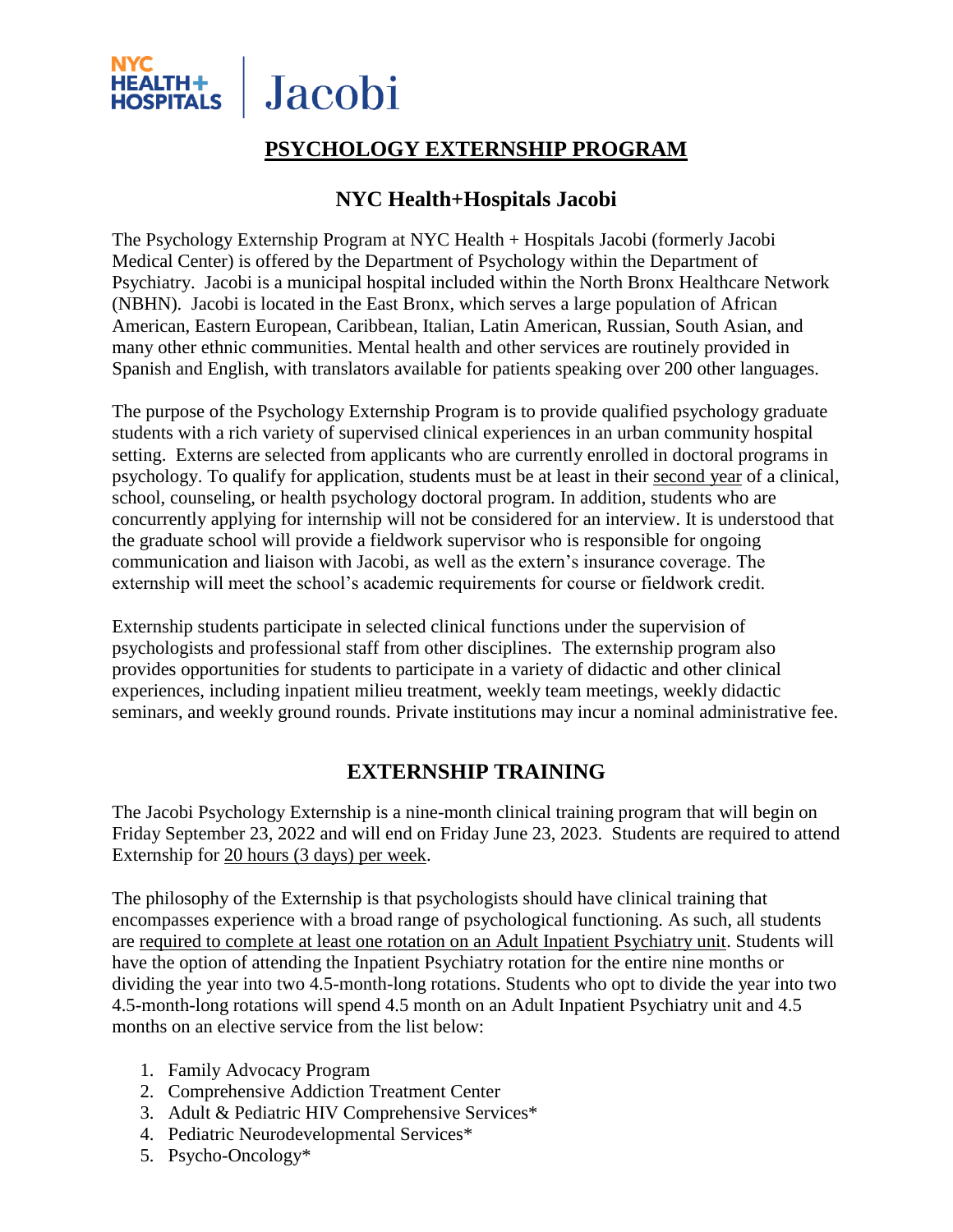\* Students who elect a rotation on the Adult & Pediatric HIV Comprehensive Services, Psycho-Oncology, or the Pediatric Neurodevelopmental Services will be required to combine their elected rotation with time on the Comprehensive Addiction Treatment Center or Psycho-Oncology in order to fulfill the 20 weekly externship hours. Other combinations may be considered upon request.

Final rotation placement will be determined by the Externship Directors based on the student's preference and available days, the number of open positions at each service, and service-specific requirements.

# **Schedule**

Days at the externship program are individualized for each student and are based on the student's available time and their rotation placement. While attending the inpatient rotation, externs are expected to be present on the unit during the morning hours, 3 days a week. In addition, all externs are required to attend didactics, which occur on Fridays 12:30-2:00pm.

Students will be asked to provide a letter from their DCT verifying that the school permits the student to attend externship for 20 hours, 3 days a week.

# **Request for Leave/ Approved Absence Policy**

Externs must fulfill a minimum of 650 hours on-site over the course of the Externship Training Program. The program runs for approximately 40 weeks, from September 23, 2022 through June 23, 2023. Externs can take a maximum of 12 days off in addition to all observed National Holidays (Columbus Day; Veteran's Day; Thanksgiving Day; Christmas Day; New Year's Day; Martin Luther King Day; Presidents' Day; Memorial Day), up to 6 vacation/personal days, and up to 6 sick days.

Each extern will have be provided with a form to track time off over the course of the program. Time off will be monitored the Directors of the Externship Training Program.

Direct supervisors must be informed of planned time off in advance via email and must indicate their acknowledgement with a signature on the form. For unplanned time off, your direct Supervisor should be informed as soon as possible via email and sign form upon your return.

### **Directors must be included in all email correspondences related to your absences.**

Timeliness: You must arrive to work within 5 minutes of the official starting time. Your weekly schedule will be arranged with your individual supervisors.

Timesheets: You must sign your timesheet accurately. Your timesheet must be completed and signed by you by Friday at 2 pm.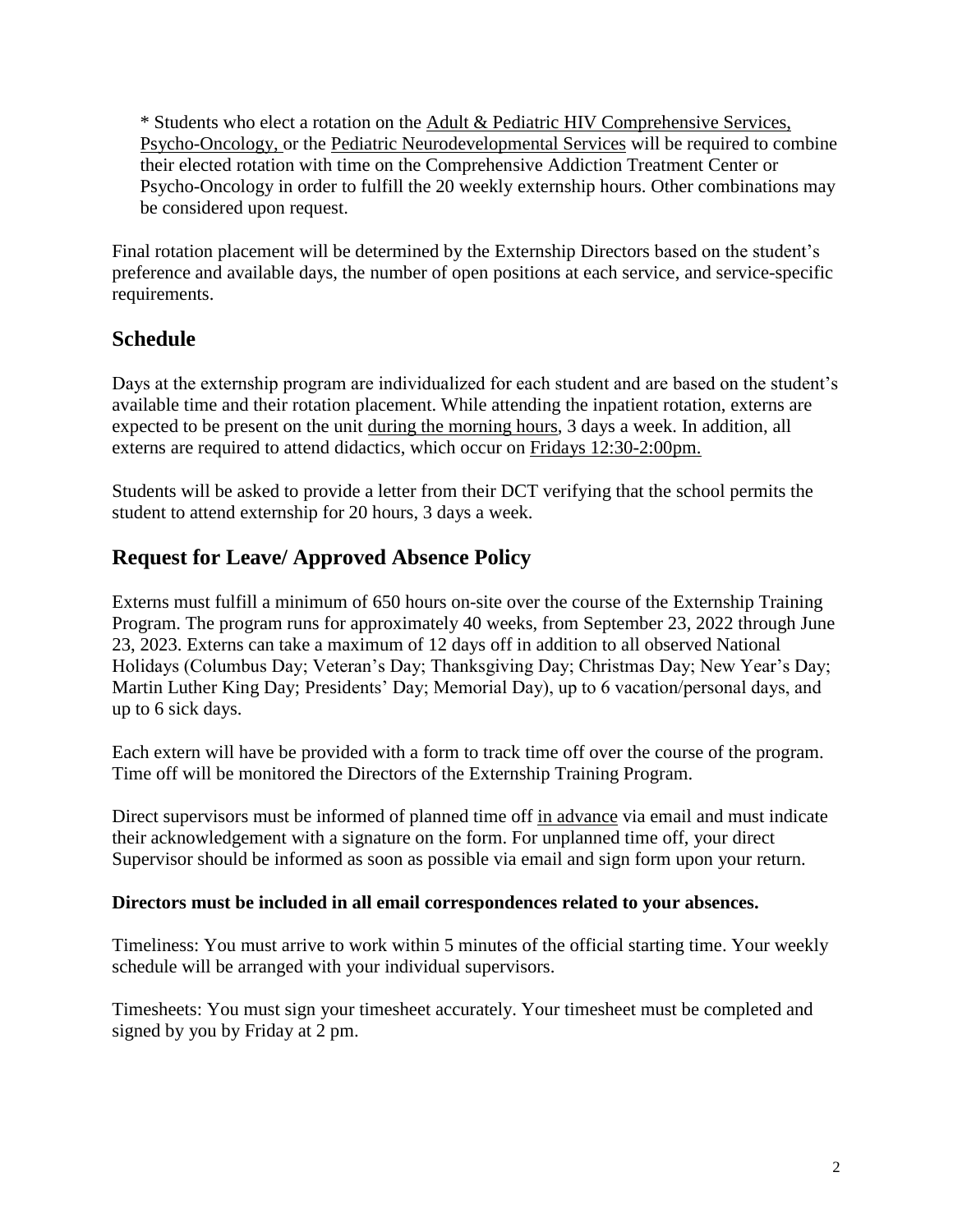# **Psychological Testing**

Externs may be assigned a number of focal assessments that include one or two testing instruments, for the purpose of clarifying diagnoses and gaining insight into patient's dynamics as it relates to treatment objectives. Each service has its own patient population and externs will utilize assessment techniques and instruments that are commonly used at the particular service.

Interested externs may be given an opportunity to administer at least one comprehensive psychological testing battery during the year. In addition to the formal written report, externs may be expected to present their findings orally to the referring multidisciplinary team and to develop a sensitive approach for sharing feedback with the patient.

## **Didactic Seminars**

All Psychology Externs attend a weekly one-and one-half hour seminar each Friday, which covers a broad range of topics including: risk assessment; treatment of psychosis; family and group therapy on inpatient units; psychological testing; relational therapy; Acceptance and Commitment Therapy (ACT); issues in addiction; psychological aspects of HIV/AIDS; LGBT issues and cultural sensitivity among others. Students will also have the opportunity to present their cases to a consultant as well as process their externship experience.

Each clinical service has regular team 'rounds' and clinical case conferences in which the extern participates as an integral member of the treatment team. Externs are also invited to attend weekly lectures at the Jacobi Psychiatry Grand Rounds.

# **APPLICATION PROCEDURES**

### **\*Dates based on PSYDNYS-NYNJADOT Externship Guidelines for 2022-2023\***

### **All applications must be uploaded directly to the APA Externship portal: nynjadot.apa.org**

For specific questions, please reach out to the Director of the Psychology Externship Program at: Frances Alcantara, Ph.D. (718) 918-3755 [frances.alcantara@nychhc.org](mailto:frances.alcantara@nychhc.org)

### **Please submit all of the following with your application**:

- Eligibility letter signed by your DCT verifying that the school permits you to attend externship for at least 20 hours (two and one half days) per week.
- An Autobiographical statement: Tell us about yourself in 500 words or less;
- Your CV (Please insert your DCT's name, email address, and phone number);
- A cover letter describing your clinical experience and interests (1 page);
- Two letters of recommendation via the portal (or emailed to [frances.alcantara@nychhc.org,](mailto:frances.alcantara@nychhc.org) at the recommender's discretion);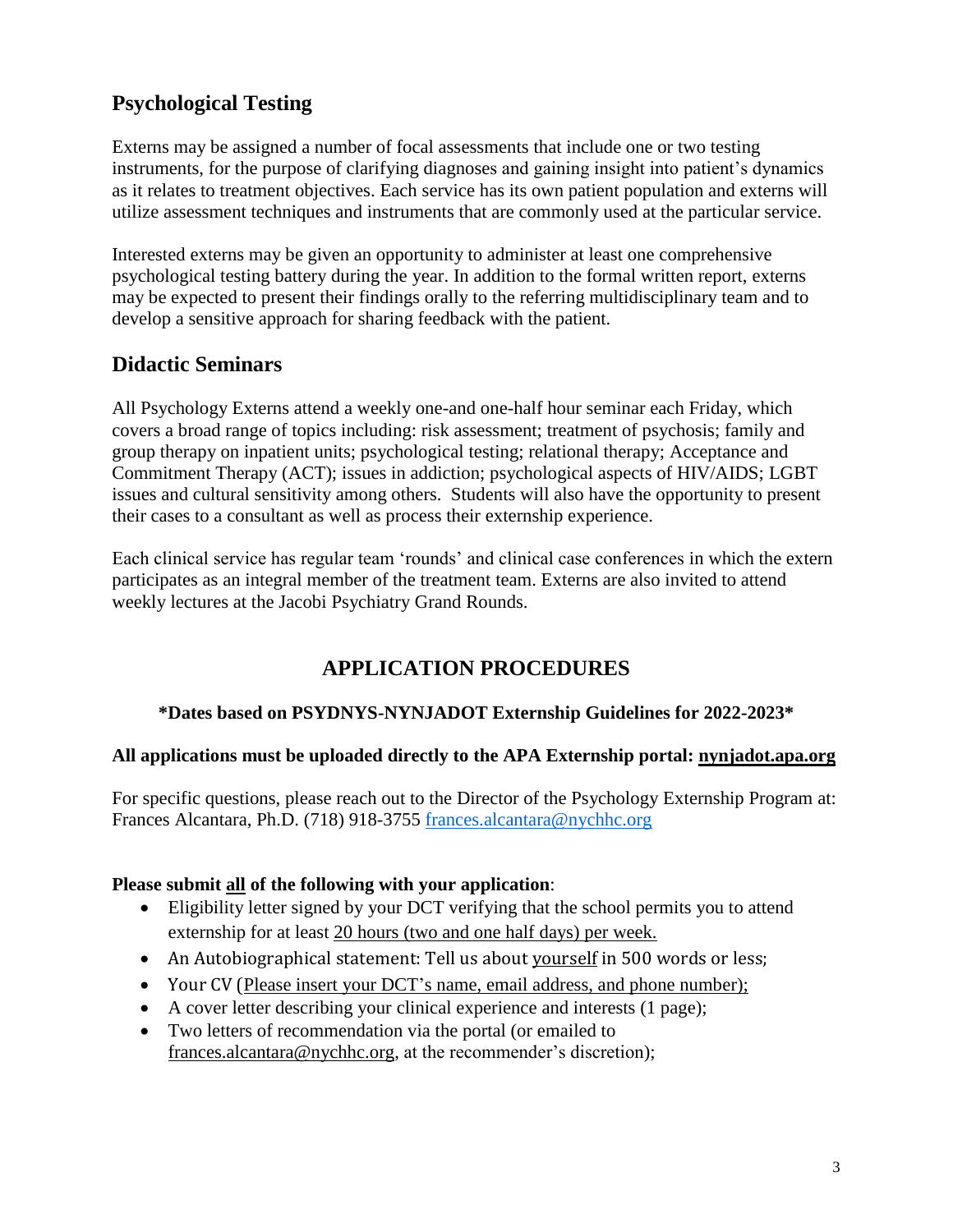### **Review and Acceptance Process:**

- Applications may submitted NO EARLIER THAN Monday January 10, 2022 at 9:00am, and NO LATER THAN Monday January 17<sup>th</sup> at midnight.
- Interviews will be scheduled thereafter.
- Offers will only be made via email and respective DCTs will be copied on the email offers.
- Initial offers will be made between 9:00 am and 4:00 pm on Monday March  $7<sup>th</sup>$ , 2022.
- After receiving an offer on Monday March  $7<sup>th</sup>$ , students have 3 hours to accept or decline the offer.
- Students who receive an offer AFTER 4pm on Monday, March  $7<sup>th</sup>$  have until 9:00 am on Tuesday to accept or decline the offer.
- Students who have applied for Internship at Jacobi are not permitted to apply for Externship for the same year.
- Former Externs are encouraged to apply for Internship in future academic years.
- Accepted students are subject to drug testing prior to beginning the externship as part of the on-boarding process.

# **INPATIENT ROTATIONS**

# **Psychiatry**

The four acute inpatient units at Jacobi are locked, short term units providing treatment for acute psychiatric disorders. The average length of stay on the inpatient units is two weeks which means that much of the focus of training will be on assessment and short-term therapeutic interventions. One of the units is a bicultural unit. Patients are typically involuntarily committed to the hospital. The units are structured to provide a milieu treatment setting in which both staff and patients participate in the recovery process. The intern functions in the role of psychologist on a team which includes psychology, social work, psychiatry, creative arts therapy, and nursing. The major goals of the inpatient service are to provide rapid and thorough assessment, treatment of the presenting mental illness, and discharge planning.

Patients hospitalized on inpatient units are primarily from economically disadvantaged, ethnically diverse backgrounds. Diagnostically, a broad spectrum of presenting problems are seen on the unit, including psychotic disorders, major affective disorders, substance-abuse disorders, and a range of character pathologies. On admission, an attempt is made to gather comprehensive information about the individuals, their past and their current environment. The goal is to understand which factors in a person's life may have converged to contribute to the need for the current psychiatric hospitalization.

Treatment on the units stresses the use of the milieu. Patients are seen individually, with their families and in groups. Psychotropic medication is provided by an attending psychiatrist. Regular therapeutic community meetings are held and are facilitated by a staff member or intern with the active participation of the extern.

Externs each carry a maximum of three patients at a time. The extern is responsible for the coordination of care involved in managing the case, presenting at team meetings, helping to create discharge plans and maintaining necessary documentation. The extern is also expected to co-lead therapy groups on the unit. The Supervising Psychologist on the unit provides weekly supervision on the extern's primary therapy cases and is available for on-the-spot consultation.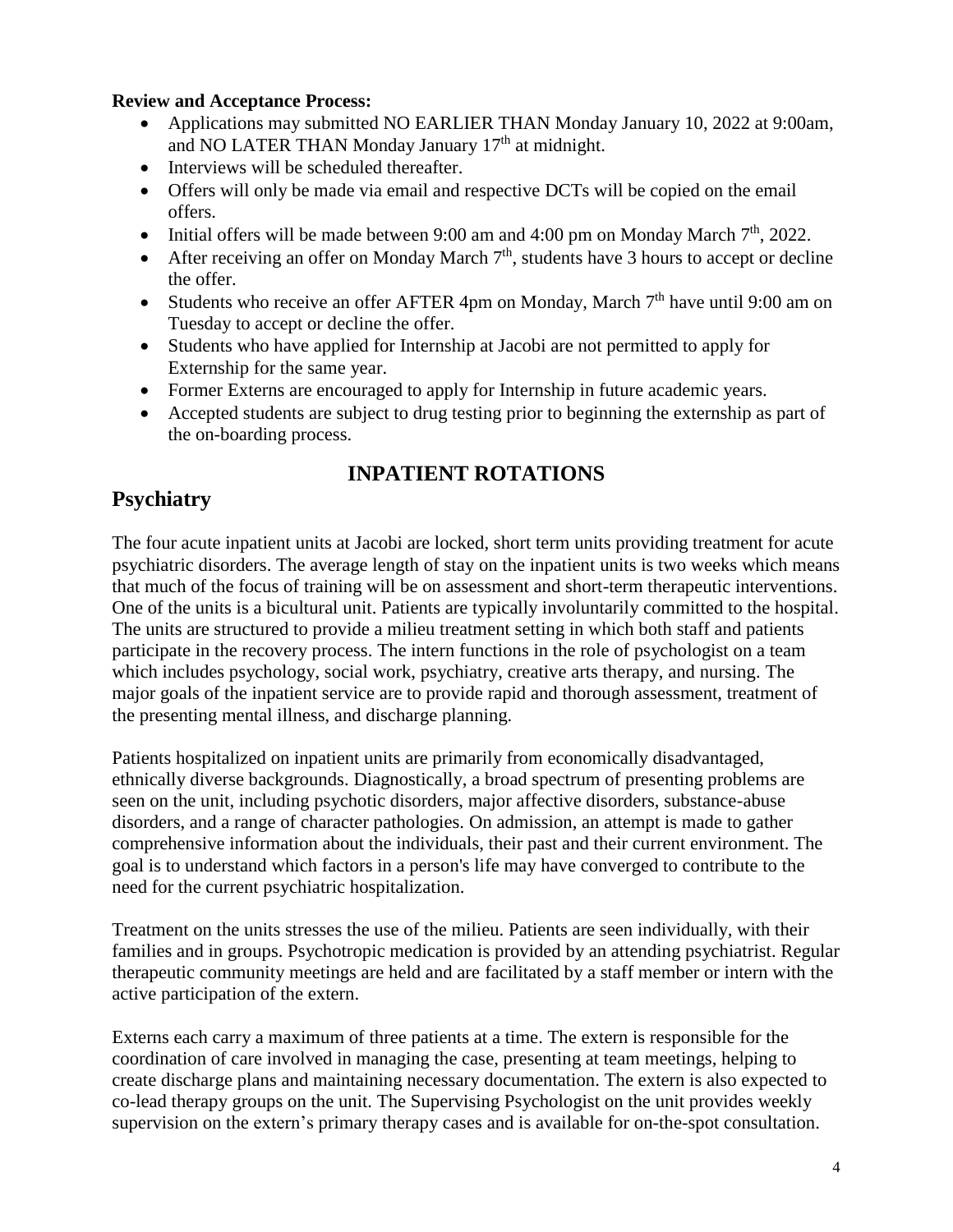# **OUTPATIENT ROTATIONS**

## **The Family Advocacy Program**

The Family Advocacy Program (FAP) is a nationally recognized Child Advocacy Center (CAC) committed to the identification, assessment and treatment of children and adolescents who have been sexually assaulted, physically abused and/or neglected and their non-offending caretakers. FAP consists of a diverse and culturally sensitive multidisciplinary team including a specialized pediatrician, two psychologists, two forensic social workers, and an Administration of Children's Services (ACS) child protective specialist in addition to several psychologists-in-training. Collectively, this team offers a vast knowledge of and extensive experience in working with children/families found/suspected of being victims of abuse or neglect. The services provided at FAP include, but are not limited to, specialized medical evaluations; forensic sexual assault examinations; forensic interviewing; individual, family and group therapy; parenting classes; and assistance with crime victims services.

The mental health component of FAP offers many need-based services for child and family victims of trauma. On a short-term basis, services include crisis intervention, psychoeducation about trauma to parents and children, assistance with negotiating various social systems (e.g., ACS, school personnel) and/or law enforcement agencies as well as referrals to other services, as appropriate. For longer-term treatments, comprehensive diagnostic psychological assessments are provided for the children and adolescents in the program to inform individual, group and family psychotherapy. Our approach to treatment incorporates a family-based and relational treatment model, where trauma-informed cognitive-behavioral treatment strategies are also used. The FAP group program includes a parenting class and support group, an adolescent trauma group, and a parallel group for latency age children and their non-offending caretakers. In 2013, we added an expressive arts group (e.g., dance movement) and most recently DBT for adolescents. Common treatment goals across the modalities include personal safety, affect tolerance and regulation, self-esteem building, development of coping skills for managing anger and stress, communication and healing within the family system, and increased sense of selfefficacy and empowerment.

Psychologists-in-training are a valued part of our FAP multidisciplinary team. As part of the 20 hour weekly commitment to externship (roughly 2 ½ days), externs are expected to participate in group supervision and team meetings each Tuesday from 1-3pm. Externs must be available on Tuesdays. In order to accommodate our families' after-school schedules, externs should expect to stay at least one evening until 6:30 pm.

## **Pediatric Neurodevelopmental Services**

This Service provides neuropsychological and developmental assessments to children from birth through age 18. The focus of this rotation is the acquisition of knowledge regarding infant and child development and behavior. Externs on this Service will have the opportunity to interact and assess infants and children with a wide variety of developmental, learning and emotional problems. There is particular emphasis on prematurity, autism and behavior management. Several different assessment tools will be used including infant assessments such as the Bayley Scales of Infant Development.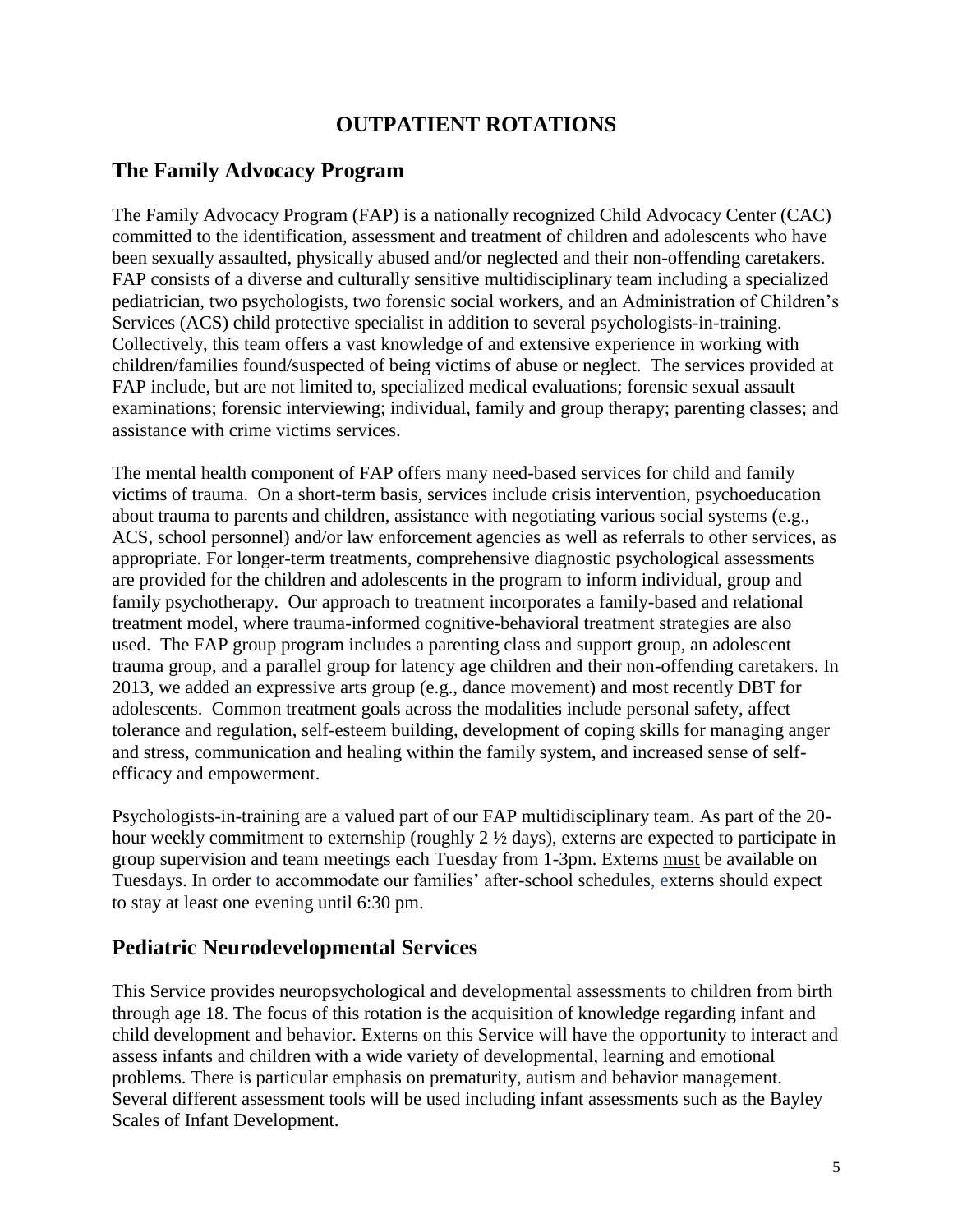# **Comprehensive Addiction Treatment Center**

The CATC Program is a five-day per week, intensive, harm-reduction based, outpatient treatment program for patients in various stages of recovery from substance use disorders. Working in both group and individual modalities, the extern has the opportunity to follow patients from their first day of admission and well into their recovery in outpatient treatment. In this way, externs are thoroughly immersed in the challenging process of working with patients as they progress through the different phases of treatment. This rotation is available as a stand-alone rotation or as a combination with other rotations. All externs will carry a caseload of 2-3 individual patients in addition to running psychoeducational and psychotherapeutic groups. While the emphasis is on group therapy, the extern is expected to work individually with the patients on his or her caseload and is responsible for doing psychiatric assessments, which include mental status exams, completing psychosocial evaluations, developing comprehensive treatment plans and managing overall treatment of the patient. As a member of the treatment team, externs attend all clinical rounds and interdisciplinary staff meetings, where they will hone their skills in clinical presentations. By the end of the rotation, externs will gain valuable experience working with a population that is often deemed difficult to treat. This knowledge will be useful across treatment settings and client populations. Externs will receive primarily psychodynamic supervision, and will be encouraged to practice Motivational Interviewing and Behavioral approaches with our patients. For those who are interested, there are options for learning how to triage patients seeking admission to detox and also to co-lead a Dialectical Behavior Therapy Group.

## **Adult & Pediatric HIV Comprehensive Services**

ACS and PCS offer primary care to patients with HIV/AIDS and their families. The multidisciplinary team includes MDs, nurse practitioners, social workers, nurses, case managers and psychologists. Mental Health Services, including individual, group and family therapy as well as assessments, are provided by psychologists on the team. There is also a part-time psychiatrist to provide psychopharmacological treatment. The setting facilitates the ability of mental health clinicians to coordinate treatment with medical providers. The service uses a "onestop shopping" model of mental health where multiple members of the same family can be seen within our service. Externs are provided with weekly supervision from a staff psychologist and participate in our Mental Health Services team meeting, which takes place twice a month. Externs carry up to three individual cases for the duration of the training year. They may provide focal psychological assessments for patients when needed. Finally, they may also lead or co-lead a group and treat families when available.

## **Psycho-Oncology**

The new Psycho-Oncology service provides therapy to patients receiving care in the outpatient oncology service, and is a unique opportunity for externs to train in psychology within a medical unit. Patients on this service carry a wide range of diagnoses and are in various stages of illness and treatment. Externs on this service will be offering a greatly needed and much appreciated resource, with the goal of helping patients to improve quality of life, maintain a sense of hope and purpose, and reduce distress and despair. Externs provide individual therapy, crisis counseling and possibly group therapy, become part of a multidisciplinary team, and help shape the role of psychology within a medical department.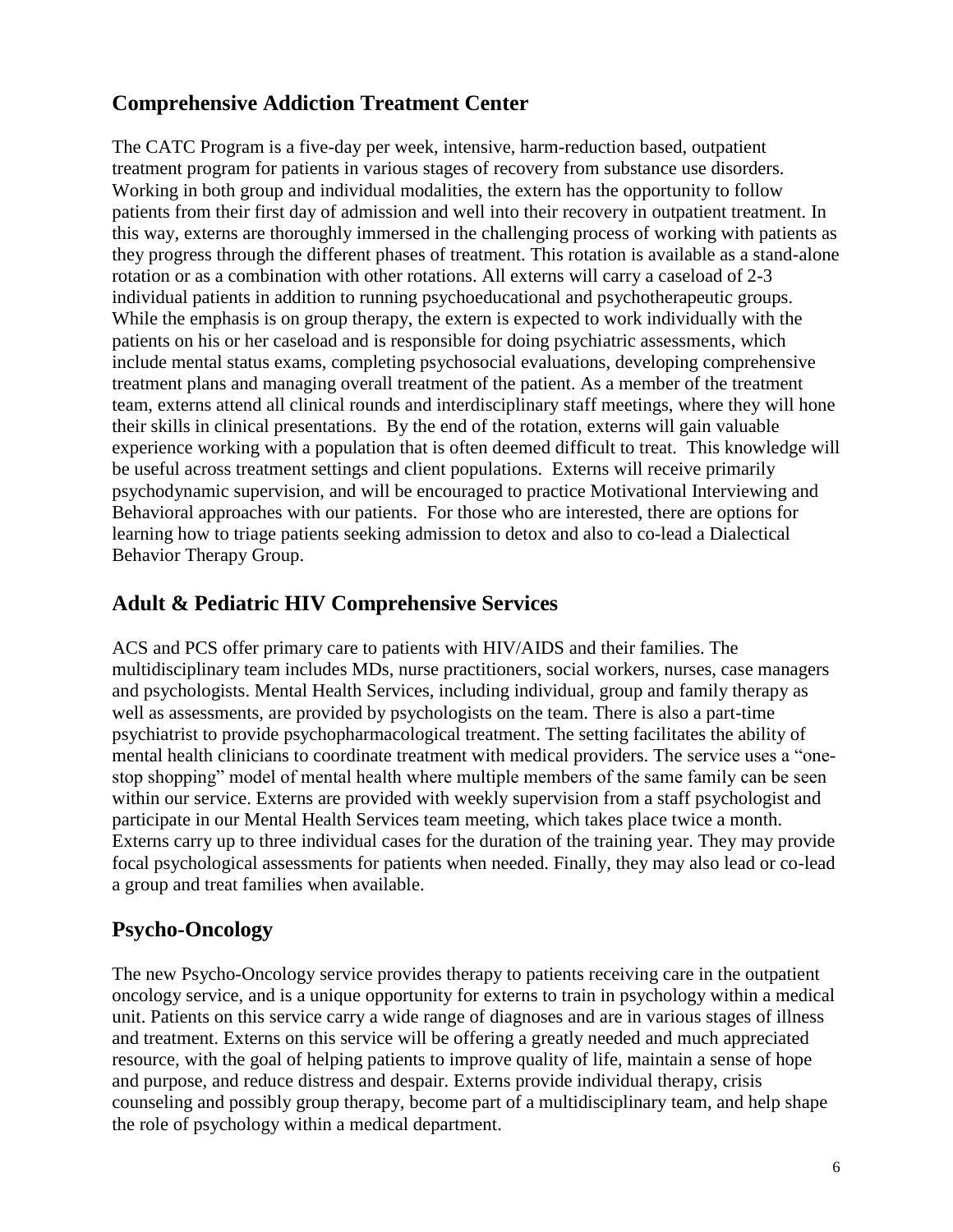# **PSYCHOLOGY FACULTY**

- Frances Alcantara, Ph.D,, Co-Director of Externship Training; Bariatric Surgical Clinic
- Jacks Cheng, Ph.D., Comprehensive Psychiatric Emergency Program
- Kate Chittenden, Psy.D., Pediatric Comprehensive Services
- Gabrielle Cione, Ph.D., Co-Director of Externship Training; Pediatric and Adult Comprehensive Services
- Jantra Coll, Psy.D., Director of Psychology; Clinical Director of Comprehensive Addiction Treatment Program
- Aasha Foster, Ph.D., Consultation Liaison
- Antonia Frydman, Ph.D., Pediatric Comprehensive Services
- Steven Goldfinger, Psy.D., Inpatient Detox
- George Lederer, Psy.D., Inpatient Psychiatry
- Whitney Maynor, Ph.D., Family Advocacy Program
- Thomas Mounsey, Ph.D., Adult Outpatient Psychiatry Department
- Molly Nozyce, Ph.D., Director, Pediatric Neurodevelopmental Services
- Ellen Park, Psy.D., Comprehensive Addiction Treatment Program
- Mariela Reyes, Ph.D., Consultation Liaison
- Tiffany Rodriguez, Psy.D,. Inpatient Psychiatry
- Adam Rossi, Ph.D., Adult Comprehensive Services
- Shira Spiel, Ph.D., Family Advocacy Program
- Willann Stone, Ph.D., Department of Physical Medicine and Rehabilitation
- Anjali Thomas, Psy.D., Inpatient Psychiatry
- Stephanie Toro-Garcia, Psy.D., Inpatient Psychiatry
- David Ullmann, Psy.D., Adult Outpatient Psychiatry Department